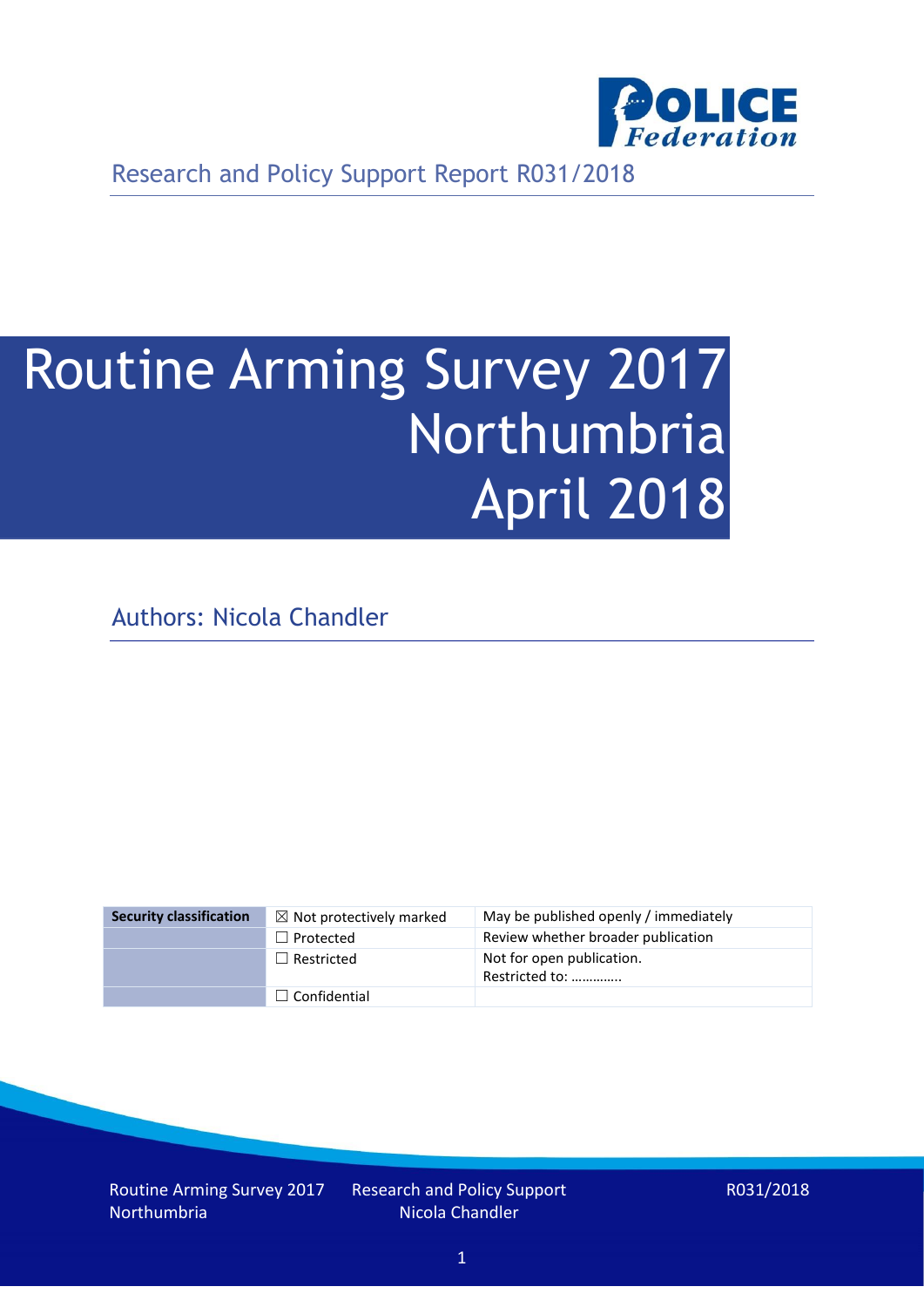## **INTRODUCTION**

This report provides a summary of responses to the PFEW routine arming survey received from respondents in Northumbria.

The PFEW routine arming survey was open between 31st July and 1st September 2017. The survey asked respondents about their experiences and attitudes in the following areas:

- Satisfaction with their current access to armed support
- Views on routine arming
- Views on other protective measures and equipment
- The number of times respondents had felt their life had been threatened at work in the last two years

Where appropriate, details of average responses for the police service as a whole are also presented, differences between the national and local responses have not been tested statistically and therefore any differences reported are for guidance only and must be treated with caution.

### **RESPONSE RATE AND RESPONDENTS**

806 responses were received from respondents in Northumbria. This reflects a response rate of approximately 25%, based on Home Office figures from 2017. This compares to a national response rate of 27% of federated rank members.

The findings presented in this report have a margin of error of 3%. This margin of error has been calculated using the number of responses received from officers in Northumbria compared to the number of officers in the force as a whole. A margin of error of 5% or less is generally considered to be within the normal bounds of academic rigor. If this threshold has not been met, the results from this report must be interpreted more cautiously.

81% of responses from Northumbria were received from male officers and 19% of responses were from female officers. 82% of respondents were Constables, 14% were Sergeants and 4% were Inspectors or Chief Inspectors.

71% of respondents said that they were in a frontline role.

Routine Arming Survey 2017 **Northumbria** 

Research and Policy Support Nicola Chandler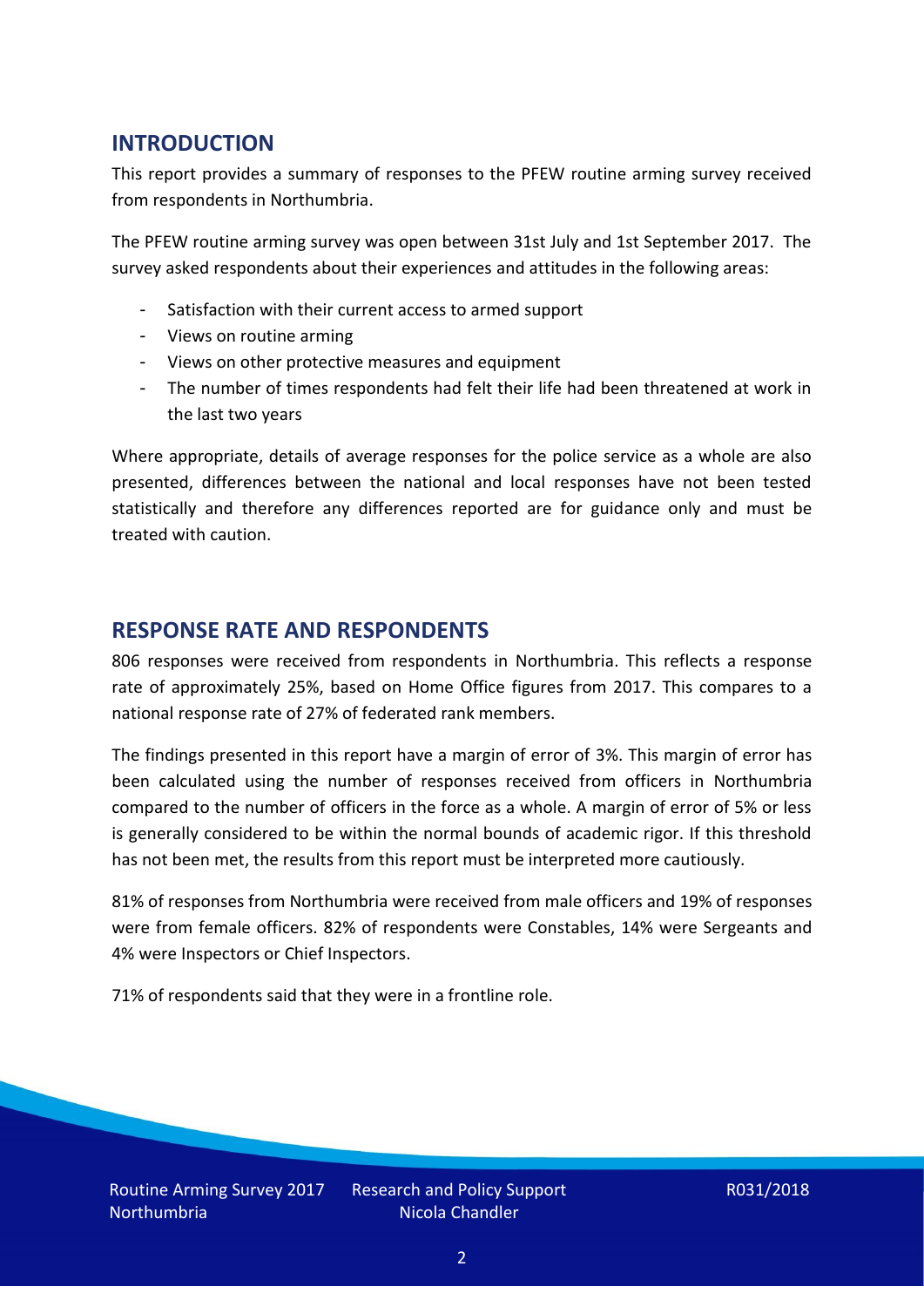# **SATISFACTION WITH CURRENT ARMED SUPPORT**

Of those respondents who had a view, 59% within Northumbria said that they were either very or fairy satisfied that armed support would be readily available should they require it. In comparison, 41% were either not very or not at all satisfied that armed support would be available.

Nationally, 43% of respondents were either very or fairly satisfied that armed support would be readily available should they require it.

|                                                                                               | <b>Very satisfied</b> | <b>Fairly</b><br>satisfied | Not very<br>satisfied | Not at all<br>satisfied |
|-----------------------------------------------------------------------------------------------|-----------------------|----------------------------|-----------------------|-------------------------|
| How satisfied are you<br>that armed support is<br>readily available should<br>you require it? | 12%                   | 48%                        | 29%                   | 12%                     |

### **VIEWS ON ROUTINE ARMING**

45% of respondents within Northumbria said that they were in favour of routine arming, insofar as they felt all officers should receive appropriate training and be armed at all times when on duty. This compares to 34% of respondents across England and Wales as a whole.

| <b>All police officers</b><br>should receive<br>appropriate training<br>and be armed at all<br>times when on duty | <b>All police officers</b><br>should receive<br>appropriate training<br>and firearms should<br>be issued to them as<br>and when necessary | <b>Firearms should not</b><br>be issued to all<br>police officers, but<br>more officers should<br>receive appropriate<br>training and be issue | The present number<br>of officers who are<br>specially trained to<br>carry firearms is<br>about right |  |
|-------------------------------------------------------------------------------------------------------------------|-------------------------------------------------------------------------------------------------------------------------------------------|------------------------------------------------------------------------------------------------------------------------------------------------|-------------------------------------------------------------------------------------------------------|--|
| 45%                                                                                                               | 15%                                                                                                                                       | 31%                                                                                                                                            | 10%                                                                                                   |  |

64% of respondents within Northumbria said that they would be prepared to be routinely armed whilst on duty. Nationally, this proportion was 55%. 8% of respondents within

Routine Arming Survey 2017 Northumbria

Research and Policy Support Nicola Chandler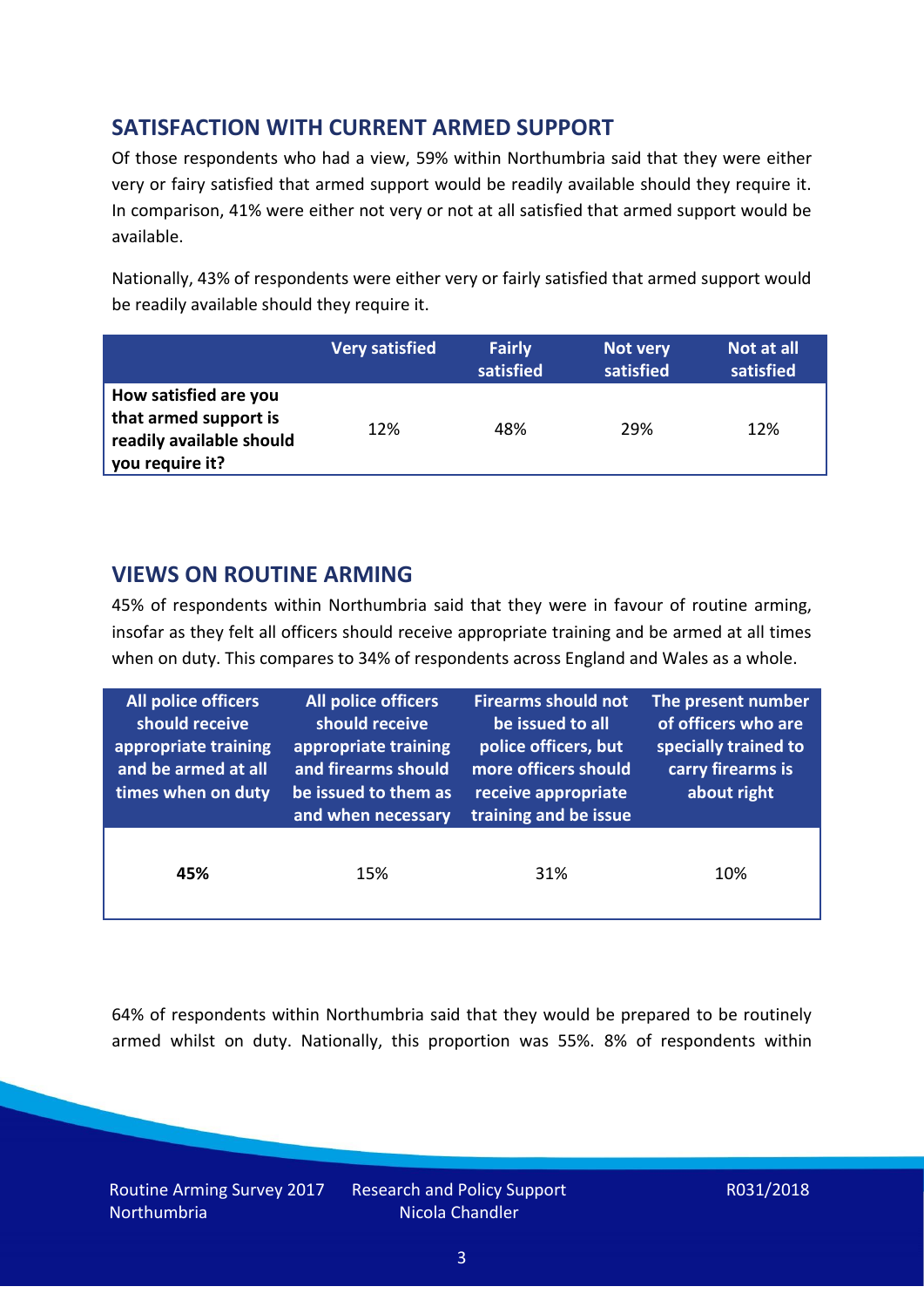Northumbria, said that they would not carry a firearm whilst on duty under any circumstances, compared to 11% of respondents in England and Wales as a whole.

| I would be prepared<br>to carry a firearm at<br>all times on duty | I would be prepared<br>to carry a firearm<br>whilst on duty if<br>necessary | I would be prepared<br>to carry a firearm<br>whilst on duty if<br>ordered to do so | Under no<br>circumstances would<br>I carry a firearm<br>whilst on duty |  |  |
|-------------------------------------------------------------------|-----------------------------------------------------------------------------|------------------------------------------------------------------------------------|------------------------------------------------------------------------|--|--|
| 64%                                                               | 18%                                                                         | 11%                                                                                | 8%                                                                     |  |  |

### **VIEWS ON OTHER PROTECTIVE MEASURES AND EQUIPMENT**

6% of respondents in Northumbria (for whom it is applicable to their role), said that they currently had access to double crewing at all times whilst on duty; 73%, said that they wanted access to double crewing at all times whilst on duty.

The proportion of respondents in Northumbria who said that they have access to double crewing at all times on duty is lower than the national figure, where 11% of respondents have access to double crewing.

12% of respondents in Northumbria (for whom it is applicable to their role), had access to Taser at all times whilst on duty; in comparison 81% said that they wanted to have access to Taser at all times whilst on duty.

The proportion of respondents in Northumbria who have access to Taser at all times whilst on duty is lower than the proportion of respondents in England and Wales who had access to Taser at all time, which was 22%.

46% of respondents in Northumbria (for whom it is applicable to their role), currently had access to Body Worn Video at all times whilst on duty; 79% wanted access to Body Worn Video at all times.

The proportion of respondents in Northumbria who have access to Body Worn Video at all times whilst on duty is lower than in England and Wales as a whole; nationally 55% of respondents reported having access to Body Worn Video at all times whilst on duty.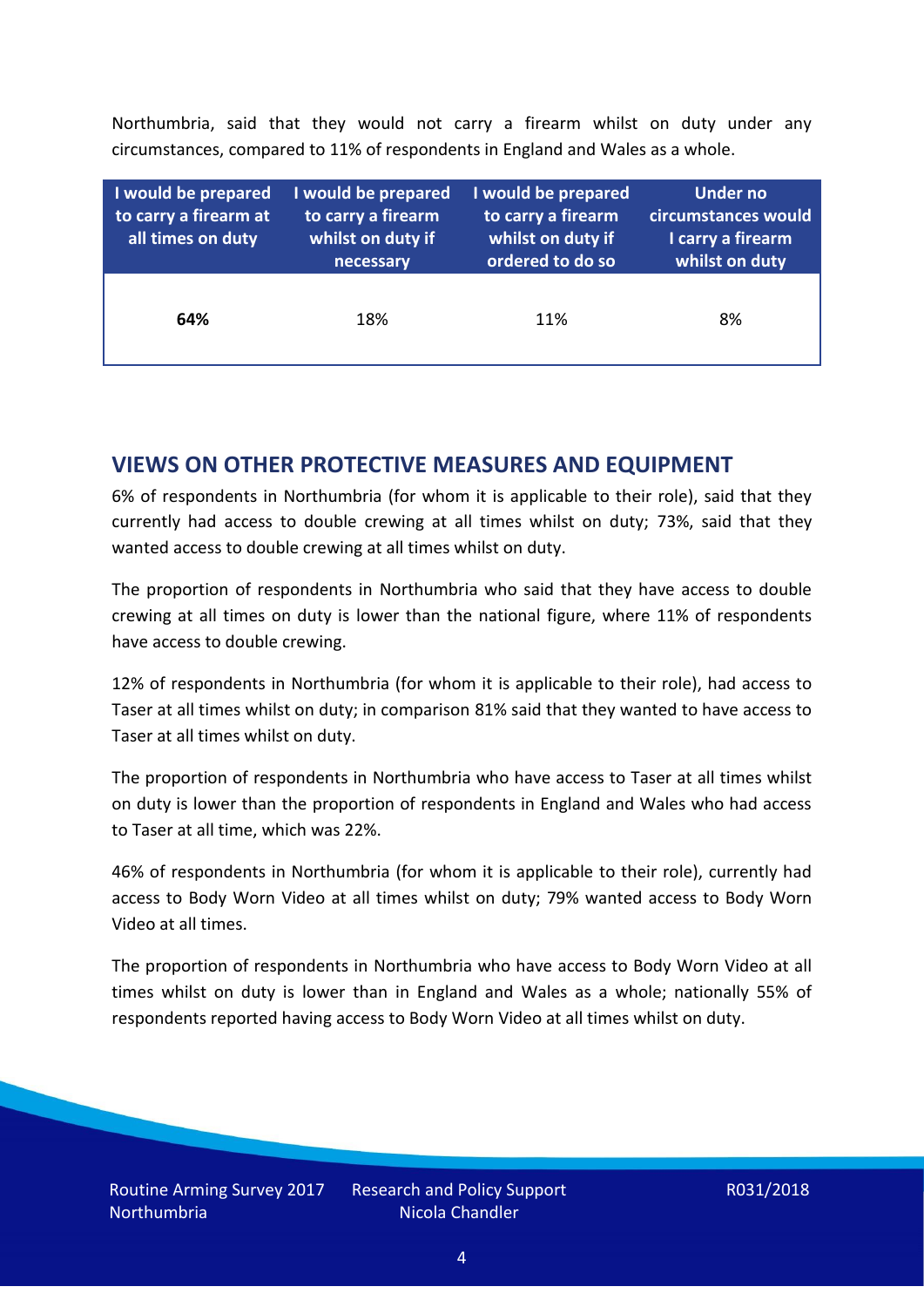| Officers regularly have access to (for<br>whom its applicable to their role): | <b>Double</b><br>crewing | <b>Body Worn</b><br><b>Video</b> | Taser |
|-------------------------------------------------------------------------------|--------------------------|----------------------------------|-------|
| <b>Never</b>                                                                  | 7%                       | 21%                              | 56%   |
| When deemed necessary by an officer<br>with appropriate authority             | 26%                      | 3%                               | 9%    |
| Upon my request whilst I am on duty                                           | 5%                       | 9%                               | 5%    |
| At all times whilst I am on duty                                              | 6%                       | 46%                              | 12%   |

#### **THREATS TO LIFE**

61% of respondents in Northumbria said that they had felt that their life was in serious danger at least once in the last two years as a result of a threat by a member the public whilst on duty. This is higher than the 54% of respondents within England and Wales as a whole who felt that their life had been in serious danger in the last two years.

A more detailed breakdown of the number of times respondents in Northumbria felt that their life had been in serious danger in the last two years is provided below.

|                                                                                                                                                                              | <b>None</b> | One | Two | Three to<br>four | Five to<br><b>six</b> | <b>Seven</b><br>or more |
|------------------------------------------------------------------------------------------------------------------------------------------------------------------------------|-------------|-----|-----|------------------|-----------------------|-------------------------|
| How many times in the<br>last two years have you<br>felt that your life was in<br>serious danger as a result<br>of a threat by a member<br>of the public, whilst on<br>duty? | 39%         | 11% | 18% | 14%              | 10%                   | 7%                      |

Research and Policy Support Nicola Chandler